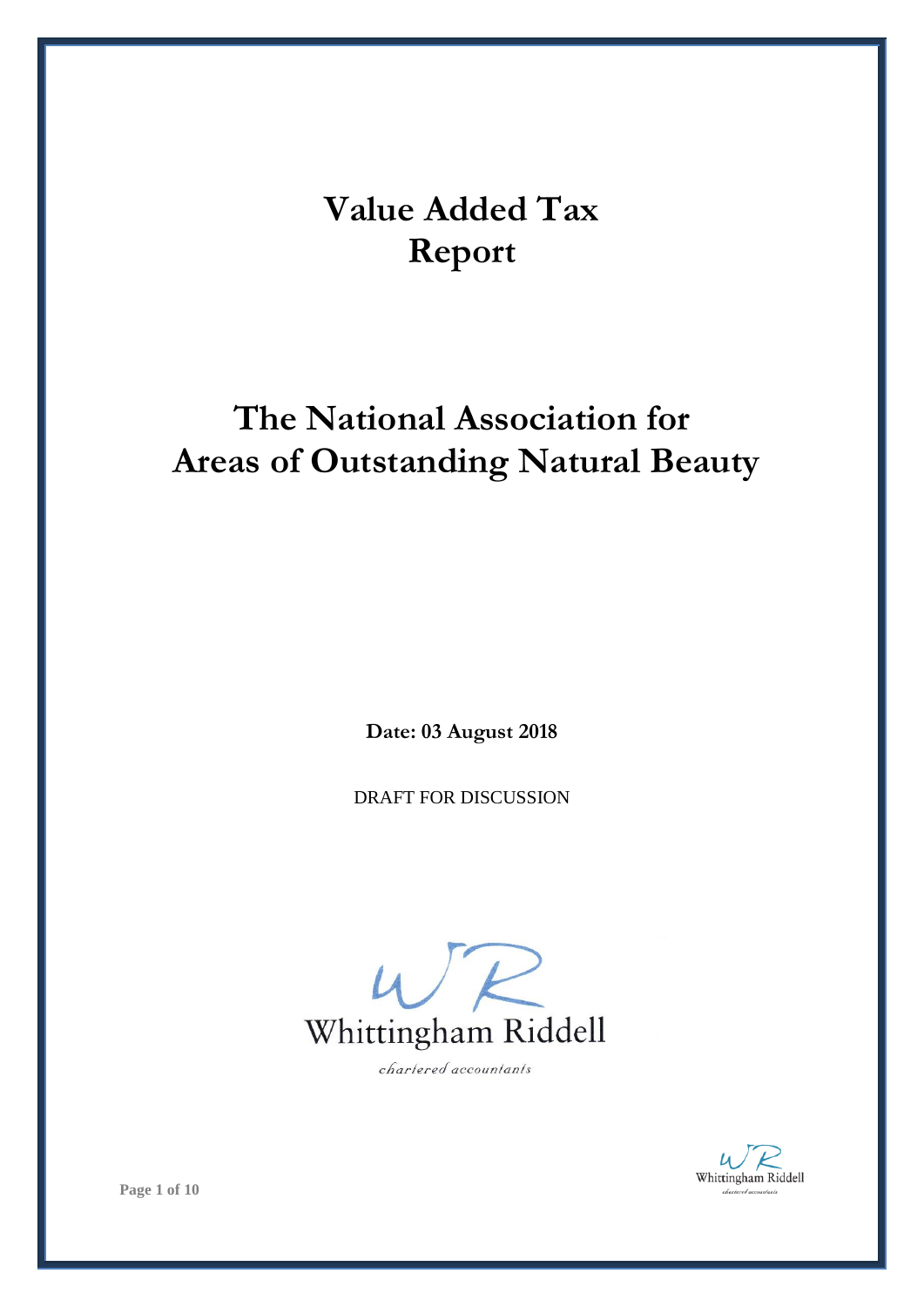## **Contents**

**Page No.**

| 1. | <b>Executive Summary</b>                 |   |
|----|------------------------------------------|---|
| 2. | Introduction                             | 4 |
| 3. | <b>General Explanation of Activities</b> | 5 |
| 4. | Findings of the review                   |   |
| 5. | VAT treatment                            | Q |
| 6. | Conclusion                               |   |

**Appendix A – Documents considered in this report.**

**Defra Grant Offer Letter Heritage Lottery Fund Extract from Terms & Conditions Sponsorship document Membership Rates 2018-19 Membership Benefits 2017-18 Client email explaining income types**

Disclaimer

The matters noted in this report are for your consideration but should not be acted upon without the appropriate tax, legal and other professional support and advice. The following planning is based on the tax rules in place at the time of writing. The rules are subject to change and periodic consultation is advised to ensure that the planning implemented remains to be the best approach. Additionally, should there be a material change in your circumstances then this plan may need to be revisited and thus further consultation required.



**Page 2 of 10**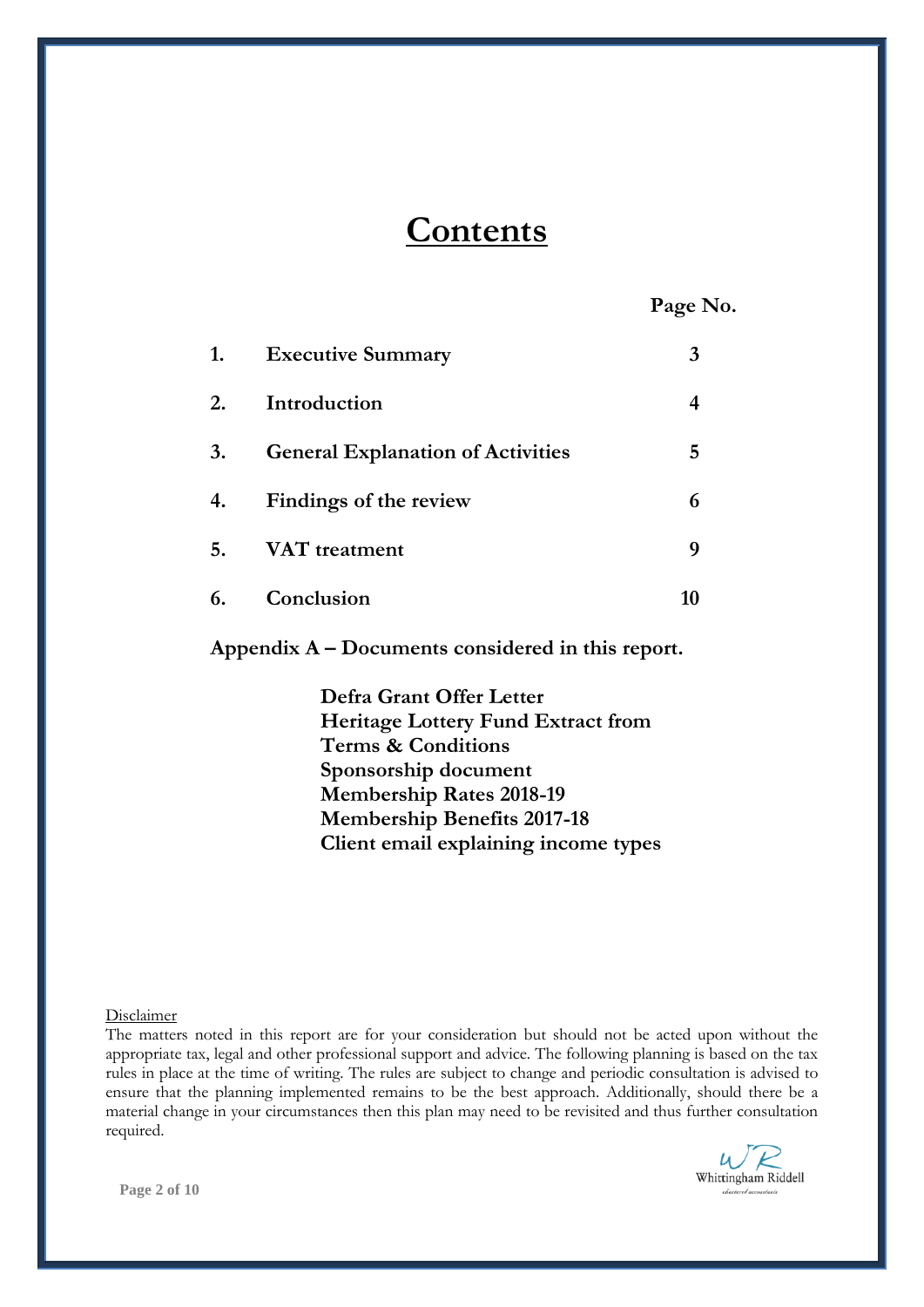## **1. Executive Summary**

## Purpose

We have been engaged by The National Association for Areas of Outstanding Natural Beauty (NAAONB) to provide a report on the VAT status of the charity.

The report reviews typical income types to determine if any could be standard rated supplies, exempt or outside the scope of VAT. The charity has never registered for VAT before.

### Findings

The table below summarises the income types and what VAT will need to be charged on sales. Where income is outside the scope of VAT then no VAT is charged on sales and VAT cannot be reclaimed on related expenses.

| Income type                | VAT rate to be charged if<br>registered for VAT |
|----------------------------|-------------------------------------------------|
| Sponsorship of conferences | 20%                                             |
| Delegate fees              | 20%                                             |
| Heritage Lottery Fund      | Outside the scope of VAT                        |
| DEFRA grant                | Outside the scope of VAT                        |
| Consultancy fees           | Outside the scope of VAT                        |
| Membership income          | Outside the scope of VAT                        |

The supplies that will be standard rated for NAAONB are delegate fees and sponsorship of conferences. Conferences do not have fundraising as their primary purpose, they are to educate and raise awareness of Areas of Outstanding Natural Beauty. Further commentary can be found in section 3 and 4.

All other supplies appear to be outside the scope of VAT, therefore they do not have an impact on VAT calculations. The charity has no exempt supplies.

The new Heritage Lottery Fund Grant is considered to be outside the scope of VAT since although progress reports are submitted, the NAAONB is not providing a service to the grant provider in return for the funding.

### VAT registration

Taxable income is projected to be below the registration threshold. Therefore, the NAAONB does not have legal requirement to register but could voluntarily register. Consideration should be given as to whether delegates and sponsors will be able to reclaim the VAT charged otherwise the VAT charged would be an additional cost to the customer.



**Page 3 of 10**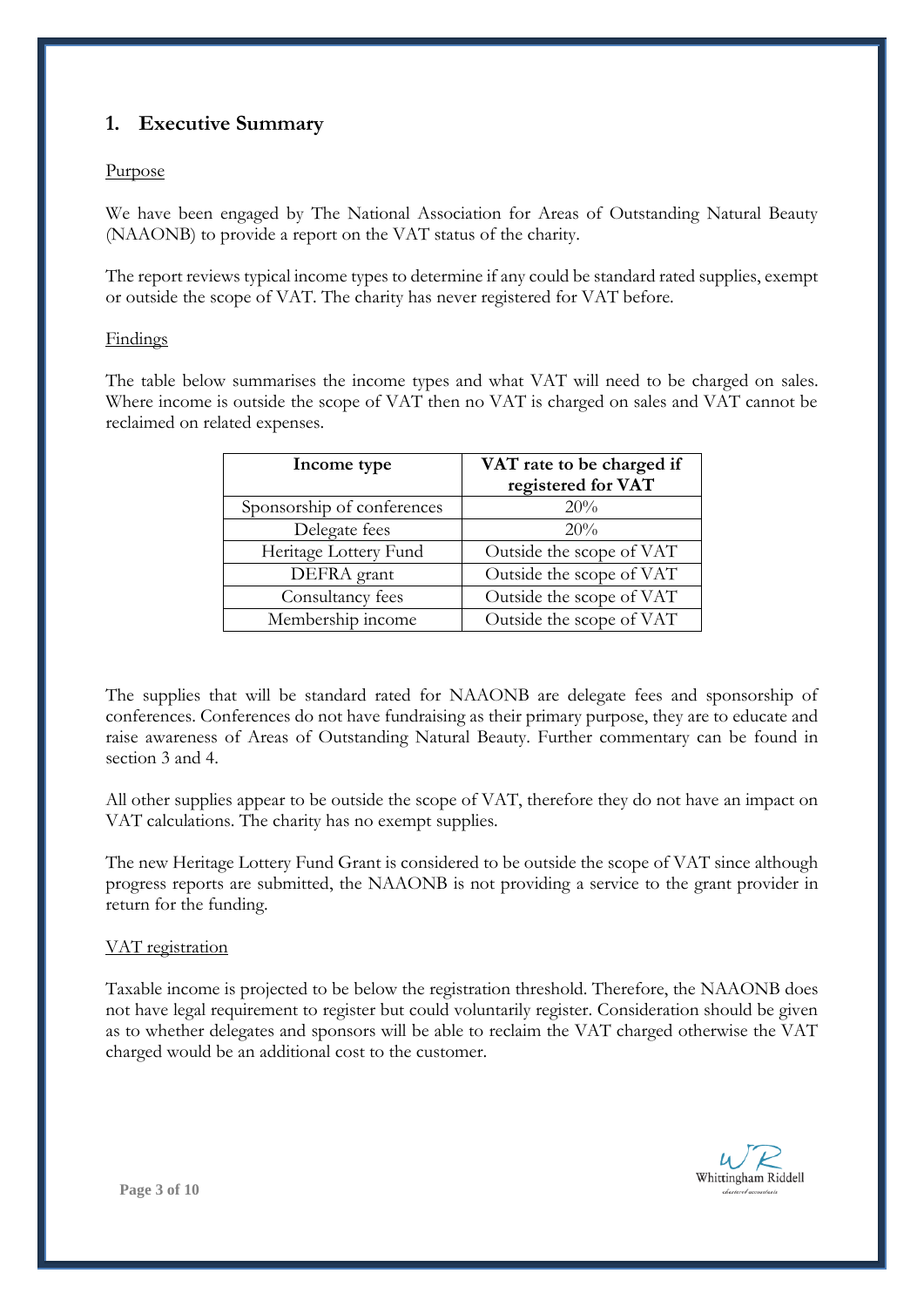## **2. Introduction**

We have been asked to report on the VAT position of supplies made by the Charity, The National Association for Areas of Outstanding Natural Beauty (NAAONB) from the information made available to us.

This report will consider the following:

- 1. Are NAAONB supplies subject to VAT.
- 2. Does NAAONB have legal requirement to register for VAT.
- 3. Whether it can register for VAT without the legal requirement.

NAAONB was incorporated as a company limited by guarantee in April 2003, and was granted charitable status in October 2015.

The purpose of the charity is to promote the natural beauty of Areas of Outstanding Natural Beauty and support regional Areas of Outstanding Natural Beauty partnerships.

We understand that the Charity has never been registered for VAT. We have been asked to consider the VAT position of the Charity only.

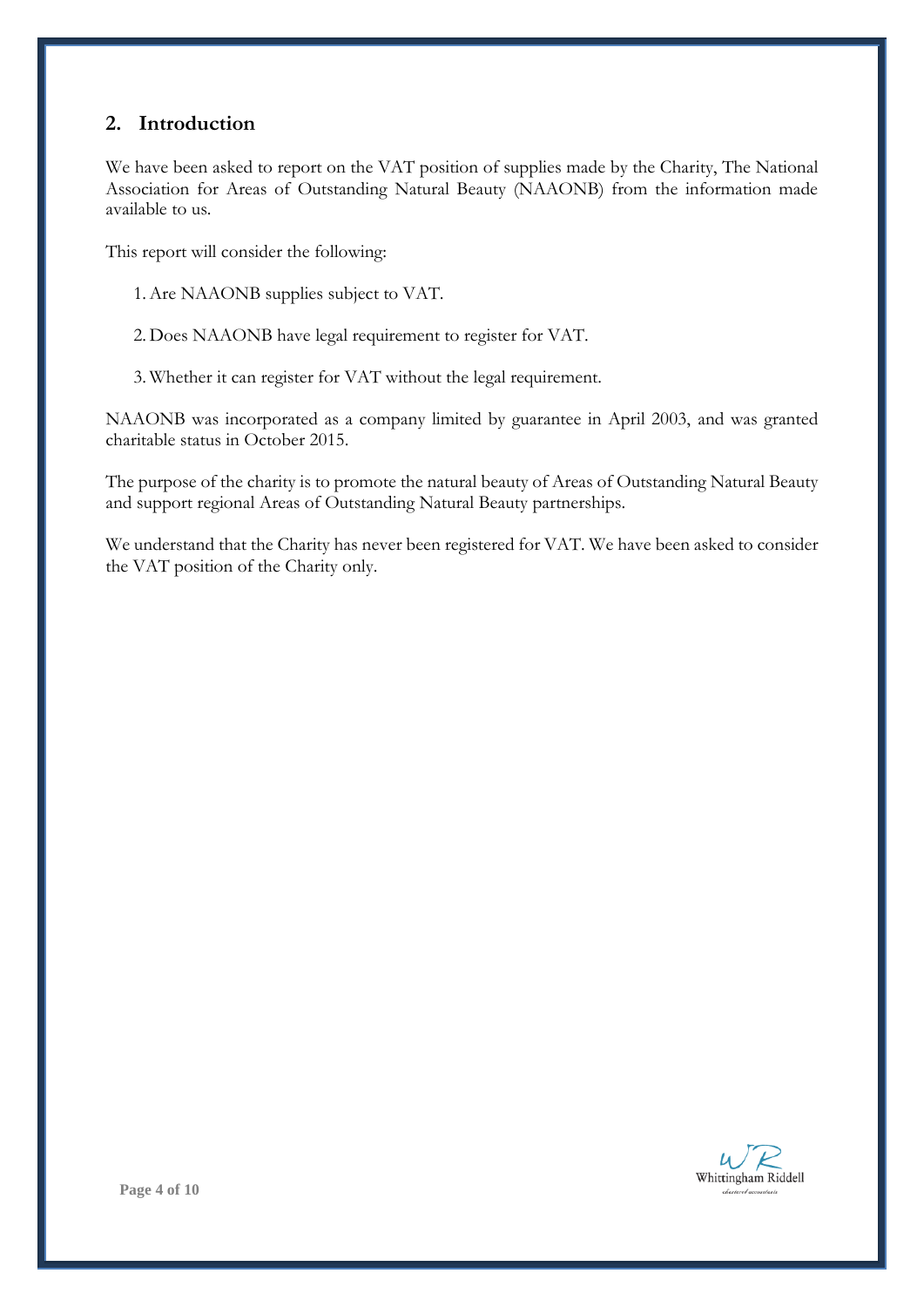## **3. General explanation of activities**

## **a) The following list of activities will fall outside the scope from VAT:**

- Income from Government departments or other bodies which is given freely for use by NAAONB without any restrictions, (such as specific services to be carried out for the Donor's use) on the application of the funds or benefit to the Donor.
- Funds for the provision of staff services that represent nothing more than a mere recharge should be outside the scope of VAT.
- The passing of external expert's fees at cost and the customer held responsibility to pay the expert.

### **b) The following list of activities will be exempt for VAT purposes:**

 Fundraising events for charity where it is clearly stated on the invoice or ticket etc. that the event is 'fund raising for', 'in aid of', 'help us to build', or 'help us to raise money for'. This would be an exempt supply for VAT.

## **c) The following list of activities will be standard rated supplies for VAT purposes:**

- Income from Government departments or other bodies which must be used for designated services and paid on completion of certain milestones. The income is not freely given and restrictions are applied, there is normally also a benefit to the Donor, or recognition for providing the funds.
- Membership fees can be standard rated supply where the members are provided with benefits that are standard rated by nature.
- Sponsorship activities where sponsors receive benefits, such as advertising.
- Admission to PR or awareness events where admission fees are used to cover the cost of events.

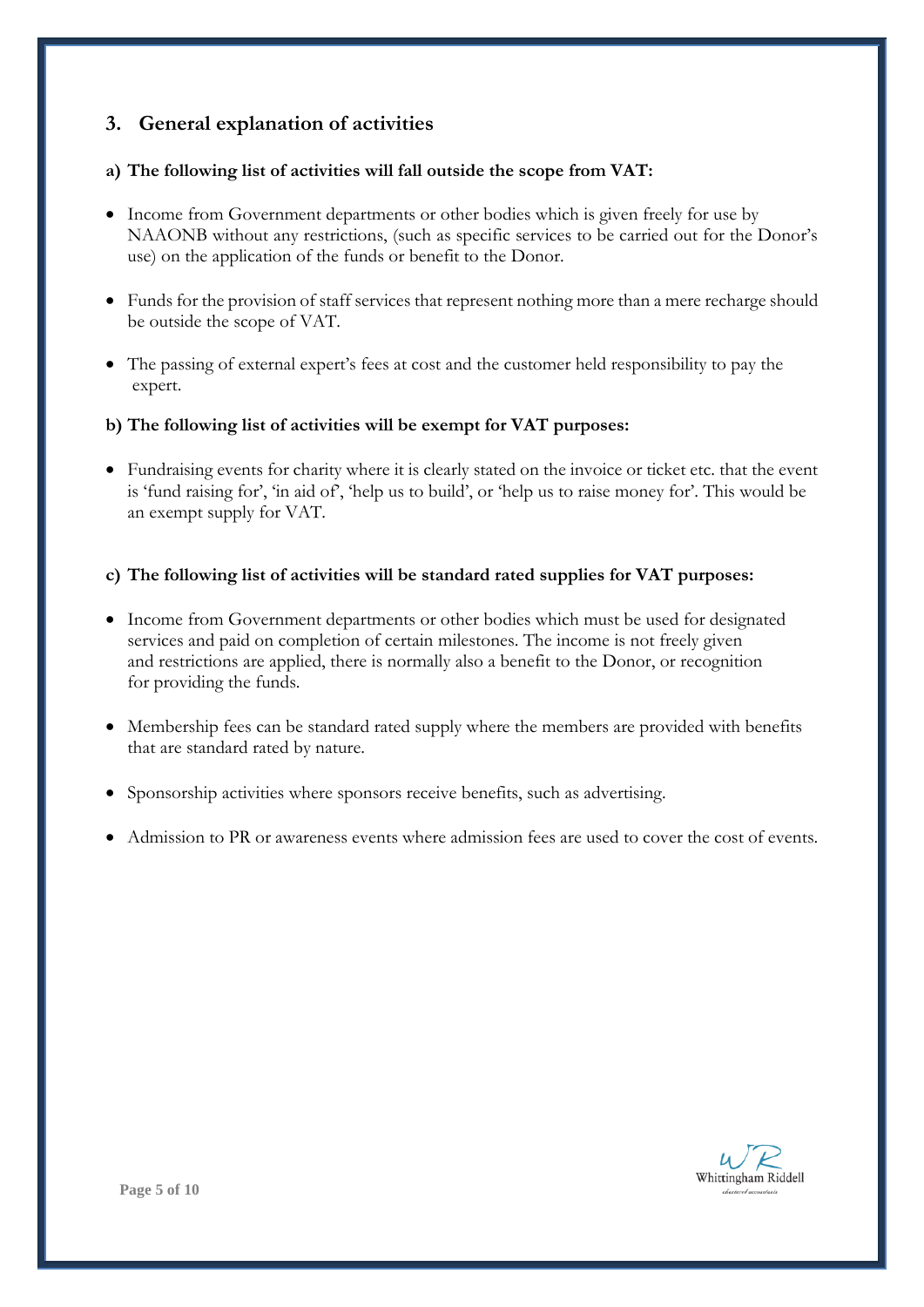## **4. Findings of the review**

The review has established the likely VAT treatment of the majority of income sources as per the financial statements. However, there has been some funding received where the supporting documentation has proved inconclusive as to the precise nature of the income for VAT purposes.

The considered VAT treatment of the various income streams we have been made aware of are detailed below:

#### **Income falling within the scope of VAT**

- Sponsorship of conferences by businesses
- Delegate fees

#### **Income falling outside the scope of VAT**

- Heritage Lottery Fund grant
- DEFRA grant funding
- Consultancy Fees
- Membership income

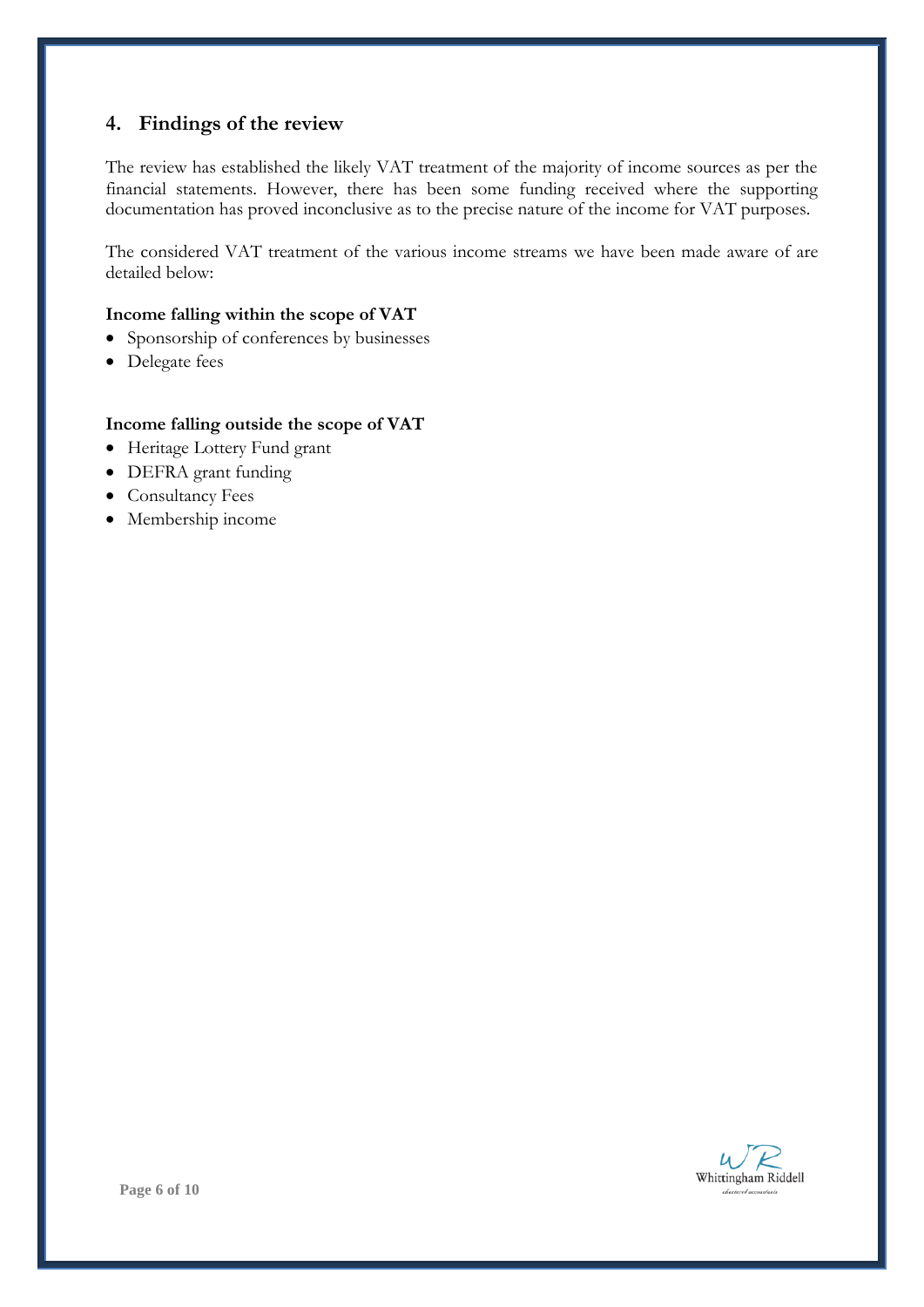## **4a. Commentary**

## **Grant Funding**

Heritage Lottery Fund – This grant requires the successful applicant to prepare periodic reports outlining how the funding has been used and to demonstrate how the objectives included in the application have been met. Funding is provided in milestone payments once the report has been reviewed. No service is supplied to the HLF in return for the funding. This would be seen as a pure grant and outside the scope of VAT.

DEFRA Grant – The grant is provided in a lump sum which, per the offer letter, allows NAAONB to 'freely' allocate spending within the context of the application. No reporting to DEFRA is required therefore this is a pure grant and outside the scope of VAT.

### **Sponsorship**

Businesses are invited to sponsor NAAONB events, there are several levels of sponsorship:

- Principal sponsors receive commercial promotion space at the main stage, branding and marketing opportunities and a chance to present to the attendees.
- Site visit sponsors fund the costs of the site visit for delegates and can run a briefing session during the event.
- Dinner sponsors are invited to the dinner and present the Bowland Award during the meal giving promotion to their brand. Additionally, the sponsor can run a briefing session.
- Exhibition sponsor are given brand promotion opportunities in the trade stand area. Additionally, the sponsor can run a briefing session.

All sponsorship levels receive advertising and brand exposure, therefore this source of income is within the scope of VAT.

#### **Membership fees**

Per the documentation available, all membership levels receive discounted training and entry to delegate conferences plus access to NAAONB staff expertise. Higher membership levels engage in collaborative work.

The VAT liability of the membership fee depends upon the liability of the benefit provided. As a charity providing multiple benefits to members then the fee can be apportioned to reflect the value and VAT liability of the benefits.

Having considered the benefits supplied then the membership fee would be outside the scope of VAT as all benefits are not subject to VAT.

#### **Consultancy**

Providing consultancy services where the customer receives a report or similar is a taxable supply. Based on information available, income of this nature relates to a recharge of an external expert's work to a third party and as such would not be a taxable supply.

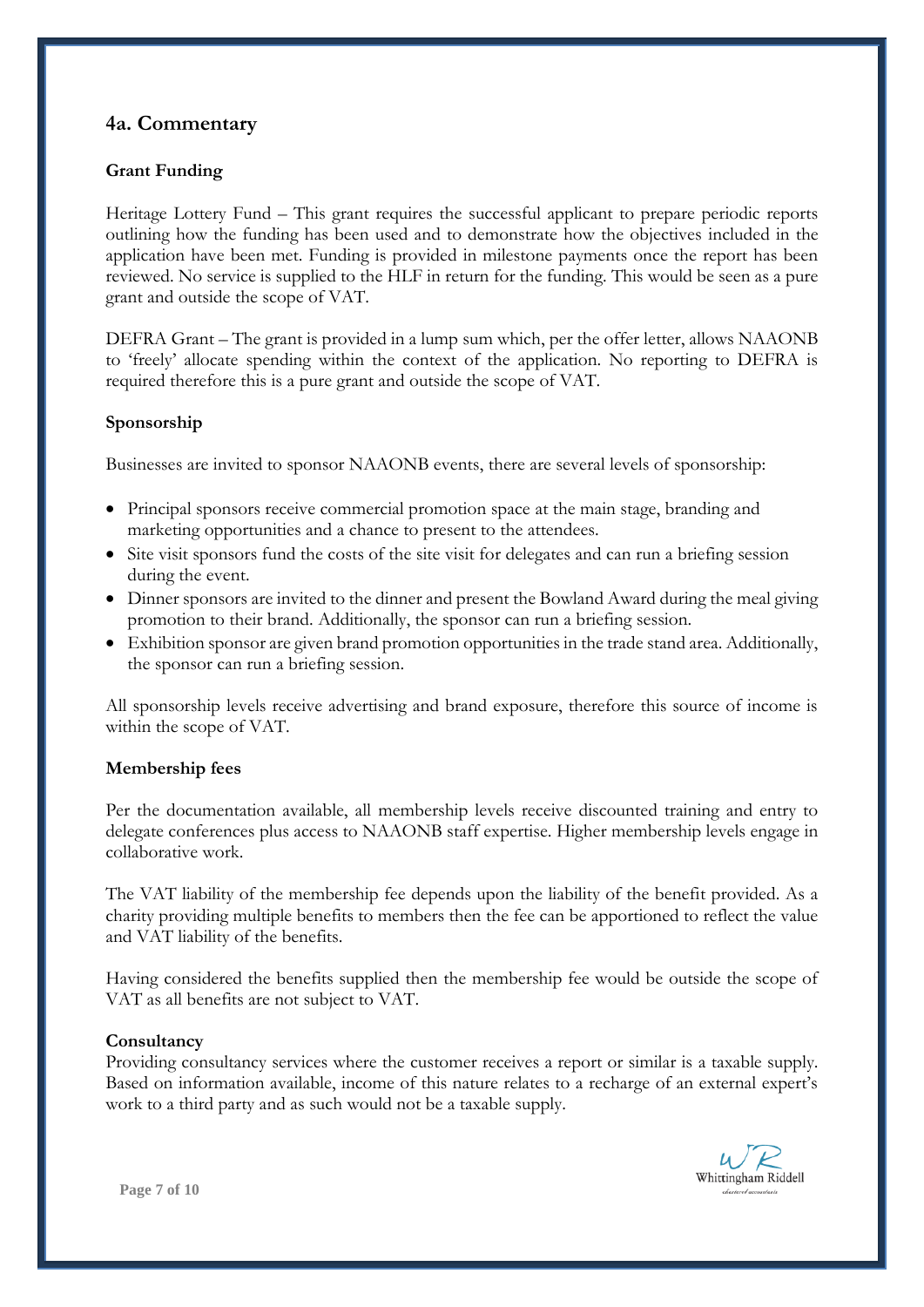#### **Delegate Fees**

To be exempt from VAT the primary purpose of the event must be fundraising. Delegates pay a fee to attend the conferences that goes towards the cost of running the event but costs often exceed delegate fees. Therefore, it could be said that NAAONB conferences main purpose is for PR and increasing awareness of delegates. If this is the case then delegate fees would be standard rated for VAT.

The impact of the review for VAT purposes is detailed within the conclusion to this report; this is a 'best case' scenario based on the information provided.

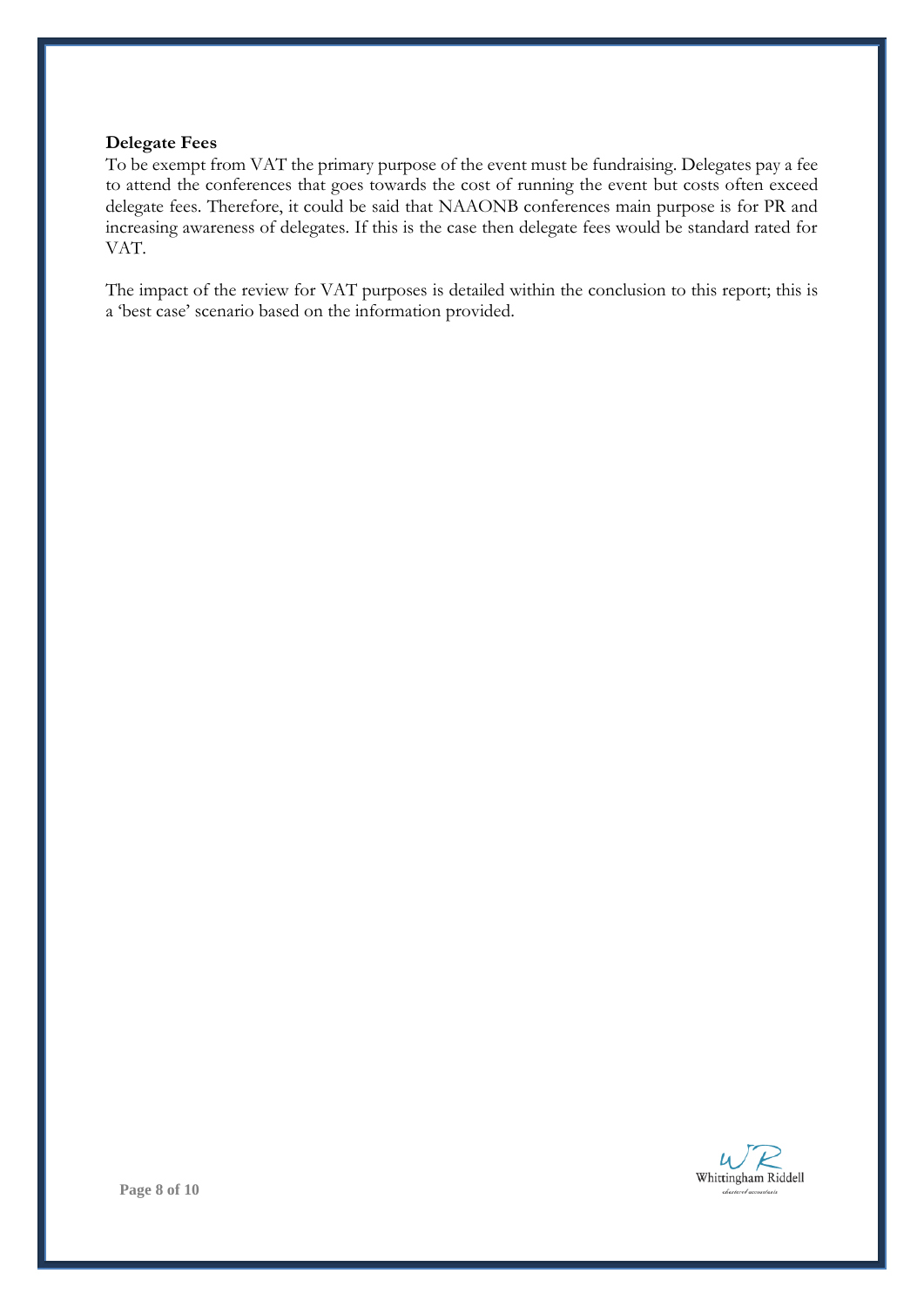## **5. VAT Thresholds and Registration**

The VAT registration threshold is currently  $\mu$ 85,000.

If a business has VAT taxable turnover of more than  $\ell$ 85,000 arising over the previous 12 months, the business must register for VAT. If the VAT taxable turnover will exceed the threshold in the next 30 days, the business must also register for VAT.

The current deregistration threshold is  $£83,000$ .

If a business temporarily exceeds the VAT threshold, an application can be made for an exemption from VAT registration.

The application can be made where a business has exceeded the  $\mu$  (85,000 threshold and is able to demonstrate to HMRC that in the long term, trading shall be below the deregistration threshold of £83,000. If the application is not approved then VAT registration will occur on the date the business should have been VAT registered in the absence of an exemption.

Where a business has taxable turnover less than the threshold there is an option to voluntarily register for VAT.

A VAT registration must be completed within 30 days of the date turnover exceeded the registration threshold or the entity decides to voluntarily register from.

To register, HMRC online forms must be completed summarising the expected VAT taxable sales, the VAT effective date and details of the charity.

Until a VAT number has been issued, no VAT can be charged or shown on invoices but VAT must be paid on purchases.